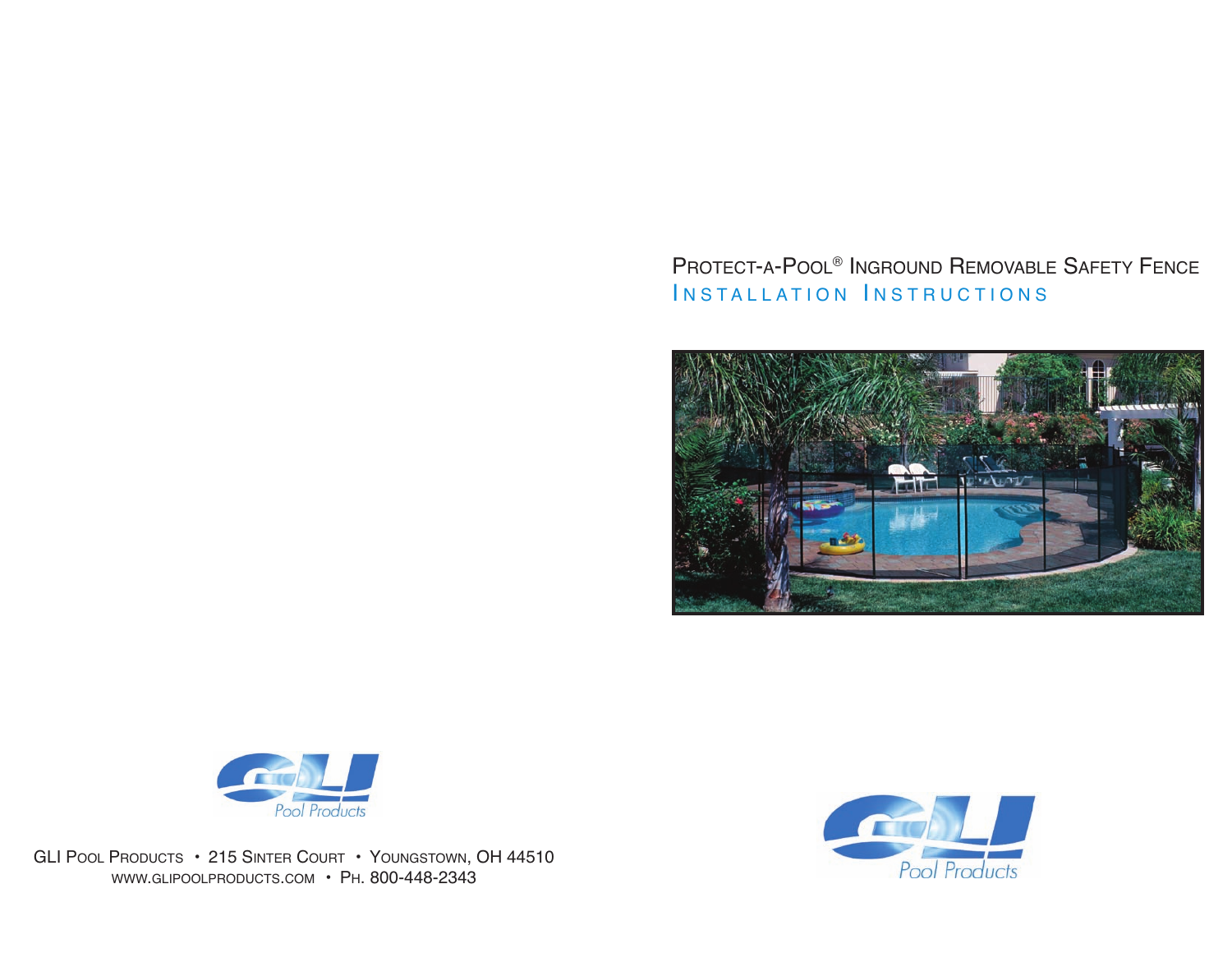## **INSTALLATION TOOLS**

The following tools are required for installation.

**Chalk** Pencil Utility Knife Tape Measure Template (included) Power Drill Rope - (need enough to outline the fence layout) **Scissors** Power Screw Driver Rotary Drill or Hammer Drill\* 1/4' bit - (to be used as a pilot bit if you are using a Hammer Drill) 5/8' bit All purpose glue or PVC Cement Concrete Epoxy Compressed Air (to clean the holes of debris)

\*If using a Rotary Drill, then you will only need a 5/8" diamond bit.

## TABLE OF CONTENTS

## **PLEASE NOTE:**

If your patio was built with rebar or any other substance that may damage a normal drill bit, it is recommended that you use a Rotary Drill with a 5/8" Diamond Bit to drill the holes.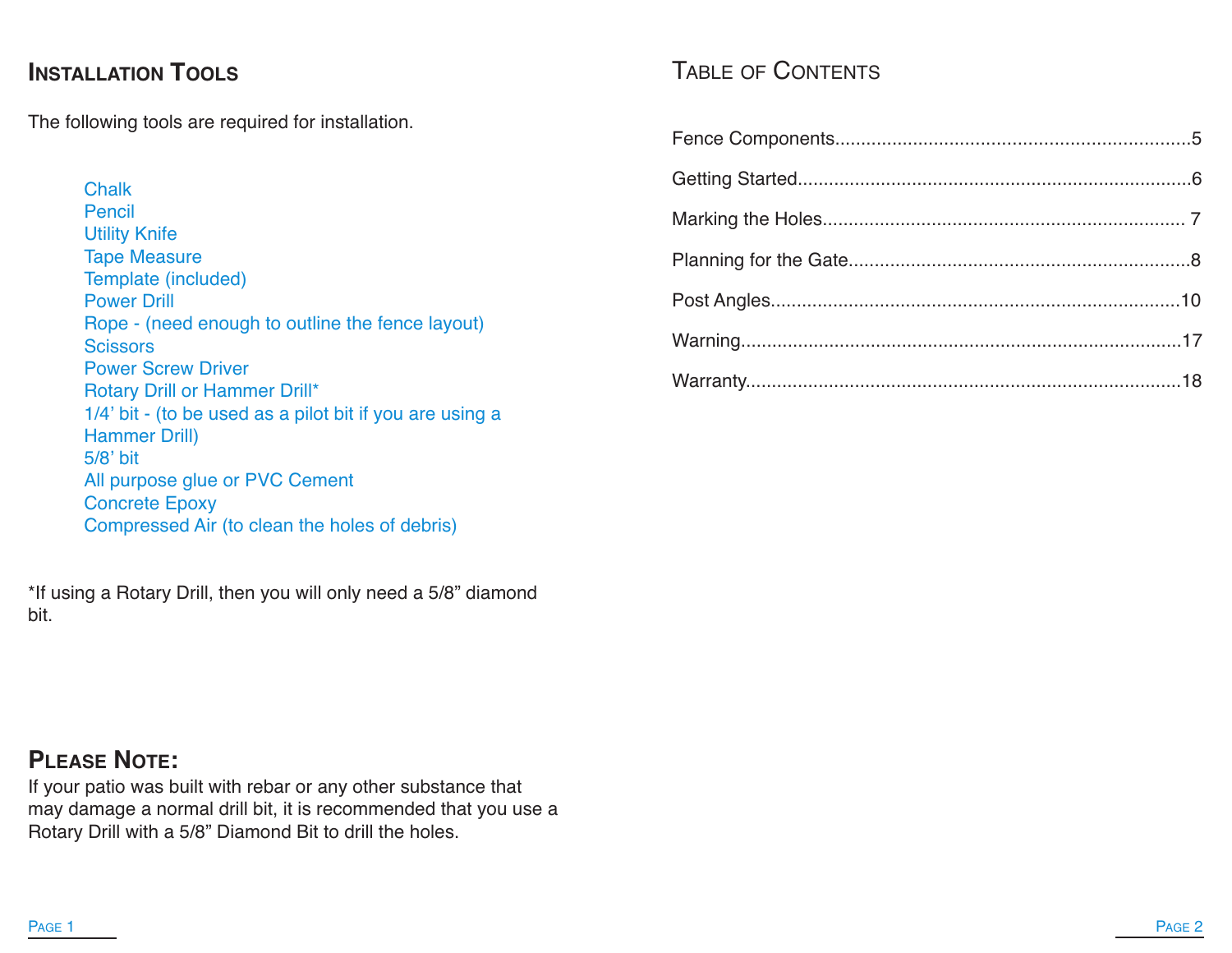

## **WARNING**

THERE IS NO SUBSTITUTE FOR COMPETENT ADULT SUPERVI-SION IN THE SWIMMING POOL ENVIRONMENT! LIVES DEPEND ON YOU!

- ❑ **ALWAYS** KEEP THE GATE CLOSED AND FENCE PANELS FASTENED.
- ❑ IT IS **ALWAYS** RECOMMENDED TO WATCH CHILDREN AT ALL TIMES.
- ❑ THE USE OF THIS FENCE CAN HELP REDUCE THE UNAUTHORIZED USE OF A SWIMMING POOL, BUT **DOES NOT** GUARANTEE AGAINST ACCESS TO THE POOL AND IS **NOT** A SUBSTITUTE FOR ADULT SUPERVISION.

# **FENCE COMPONENTS**

**TEMPLATE** 



### **SECTION OF FENCE**



## (2) LATCHES (4) SLEEVES





GATE (OPTIONAL) **GATE HARDWARE** 





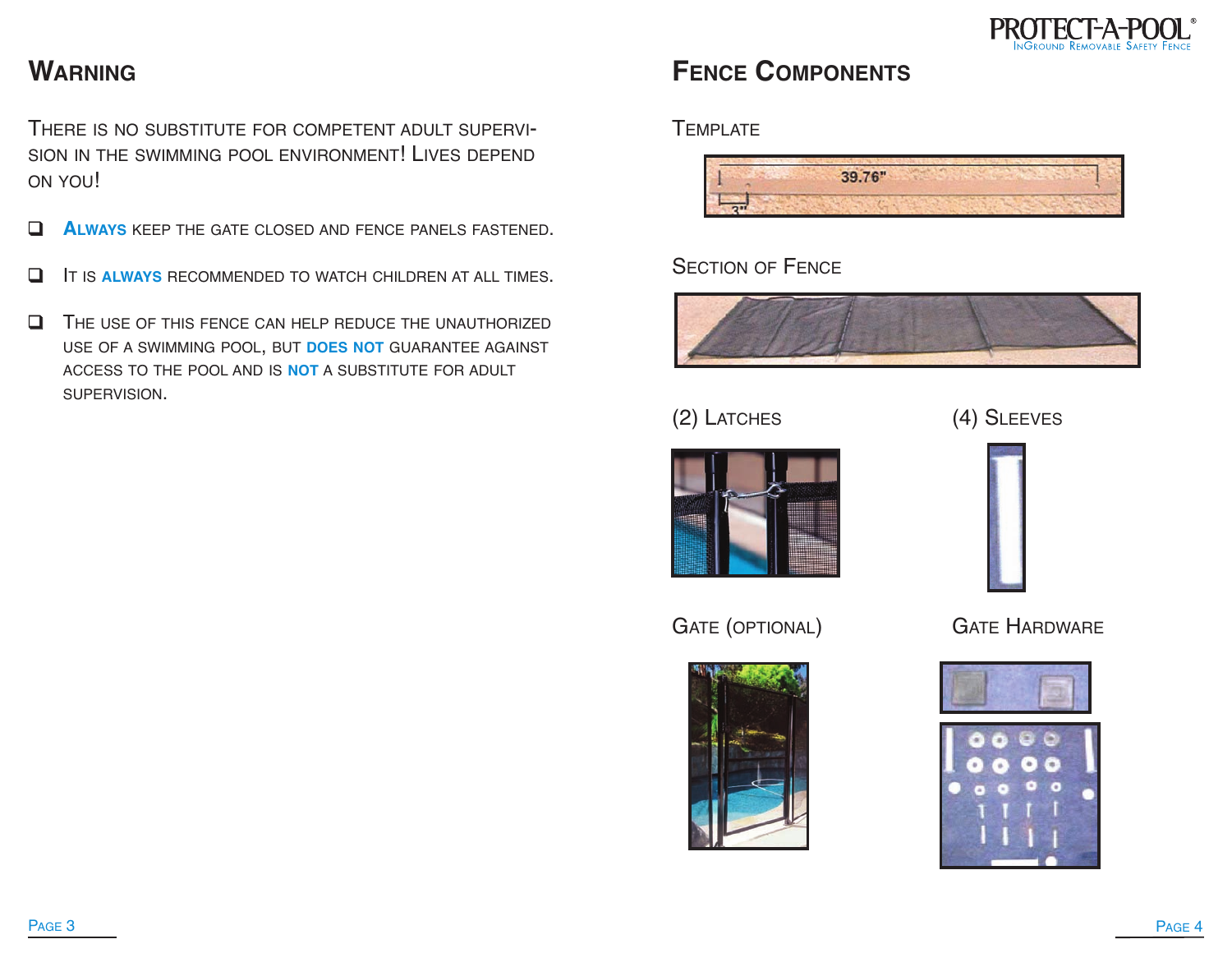

## **PLEASE READ THROUGH THE ENTIRE INSTRUCTION MANUAL BEFORE YOU BEGIN THE INSTALLATION.**



GETTING STARTED

#### **1. Determine the location of your fence.**

Keep in mind that the fence MUST follow these guidelines:

- ❑ The fence must isolate the pool from every exit of the house.
- ❑ The pool must be encompassed on all sides by the fence and/or other permanent barriers (i.e, house, retaining walls, landscaping boulders, etc.)
- ❑ If the fence does not entirely surround the pool, it must be securely fastened to a strong and solid structure. That structure should be impassible to children.
- ❑ The fence should not be located near any structure that children could climb to gain access to the pool (unless the structure is inside of the fence)
- ❑ The fence should be located far enough away from the pool to allow for regular maintenance.
- **2. Determine the starting point of the fence along your proposed fence line.**
- **3. Mark the holes for drilling using the template provided with the safety fence, or use a tape measure to mark holes for fence posts.**



**Note:** When installing <sup>a</sup> curved run, the holes will need to be marked up to 1/4" closer or father apart to compensate for slack in the fence.

#### **MARKING THE HOLES**



The following method is recommended in order to mark your fence layout as well as the holes that will need to be drilled.

- A. Take a rope and place it around the pool in the desired layout of the fence.
- B. Use the template and a tape measure to determine exactly where the holes will need to be drilled.



- C. Place the anchor caps or use chalk to mark where the holes will be drilled.
- D. Repeat this process until the entire fence layout and hole locations are marked in order to ensure the best setup of your fence.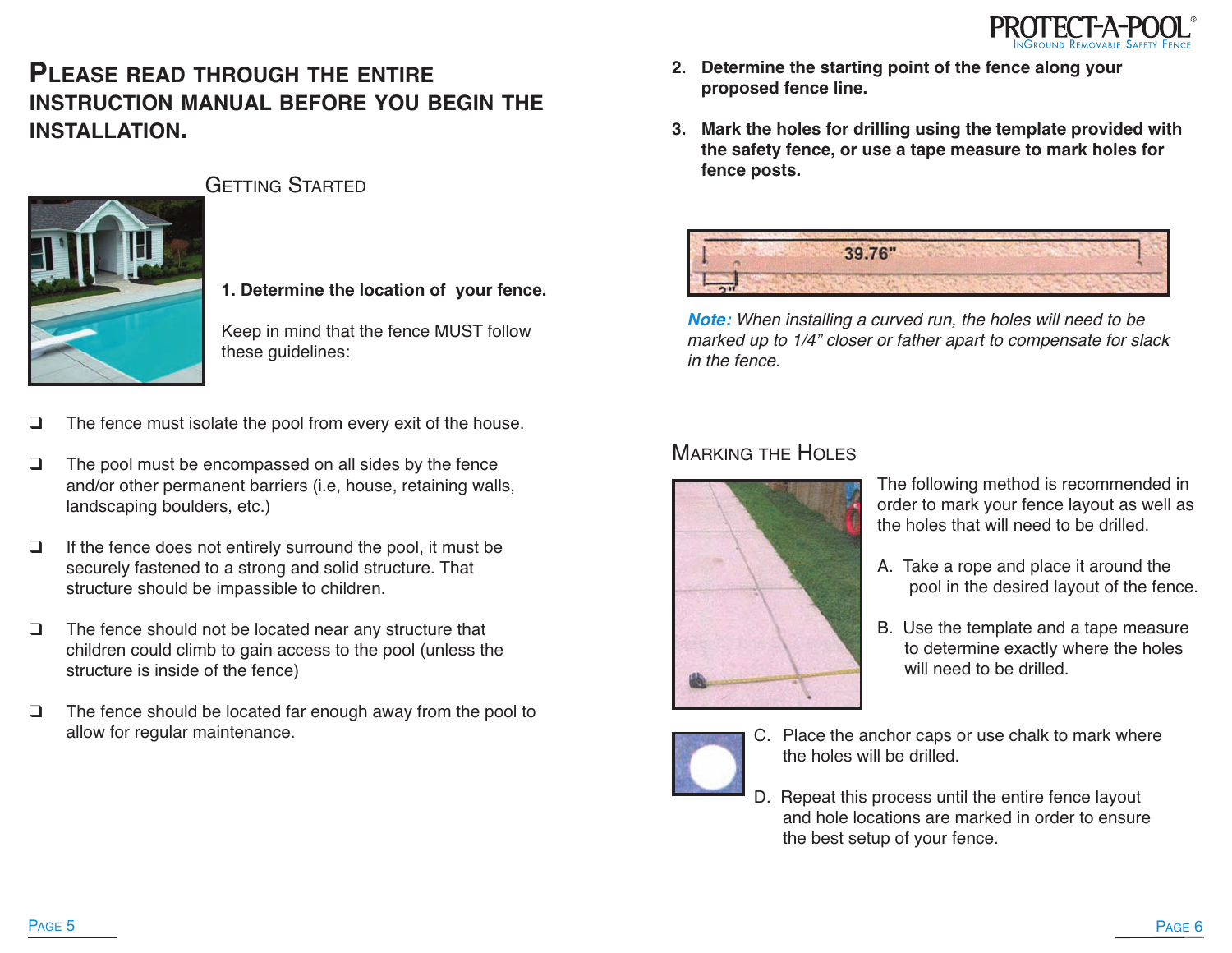

### PLANNING THE GATE



If you intend on installing the gate, you must consider the following measurements. This is due to the fact that a gate installation will alter the location of the fence holes where the gate is located.

**Note:** Detailed installation instructions for the gate can be found in steps 8 and 14 of this manual.

#### **Measurements to consider when including a gate:**

- A. Mark first hole for left gate post (point B) 5-1/2" from last hole of fence (point A) along same line as fence.
- B. Mark next hold for right gate post (point C) 36" from left gate post (point B).
- C. Mark second hole (point D) 5-1/2" from right gate post hole (point C). Hole (point D) will also contain fence pole of connecting fence section.
- D. When drilling holes A and D for fence, drill plum and level with deck.
- E. Drill holes for left and right gate posts (B and C) angling towards each other 4 degrees.

It is recommended to drill a pilot hole with a 1/4" bit first, then finish the hole with a 5/8" bit.

**4. Drill holes for the fence posts.**

**Note:** The posts **must** be installed at the correct angle to be fully functional.



**Note:** It is recommended that you use <sup>a</sup> tape measure and the template to verify the location of the holes before you begin drilling.

> Post Angle diagrams and descriptions are detailed on the next page...

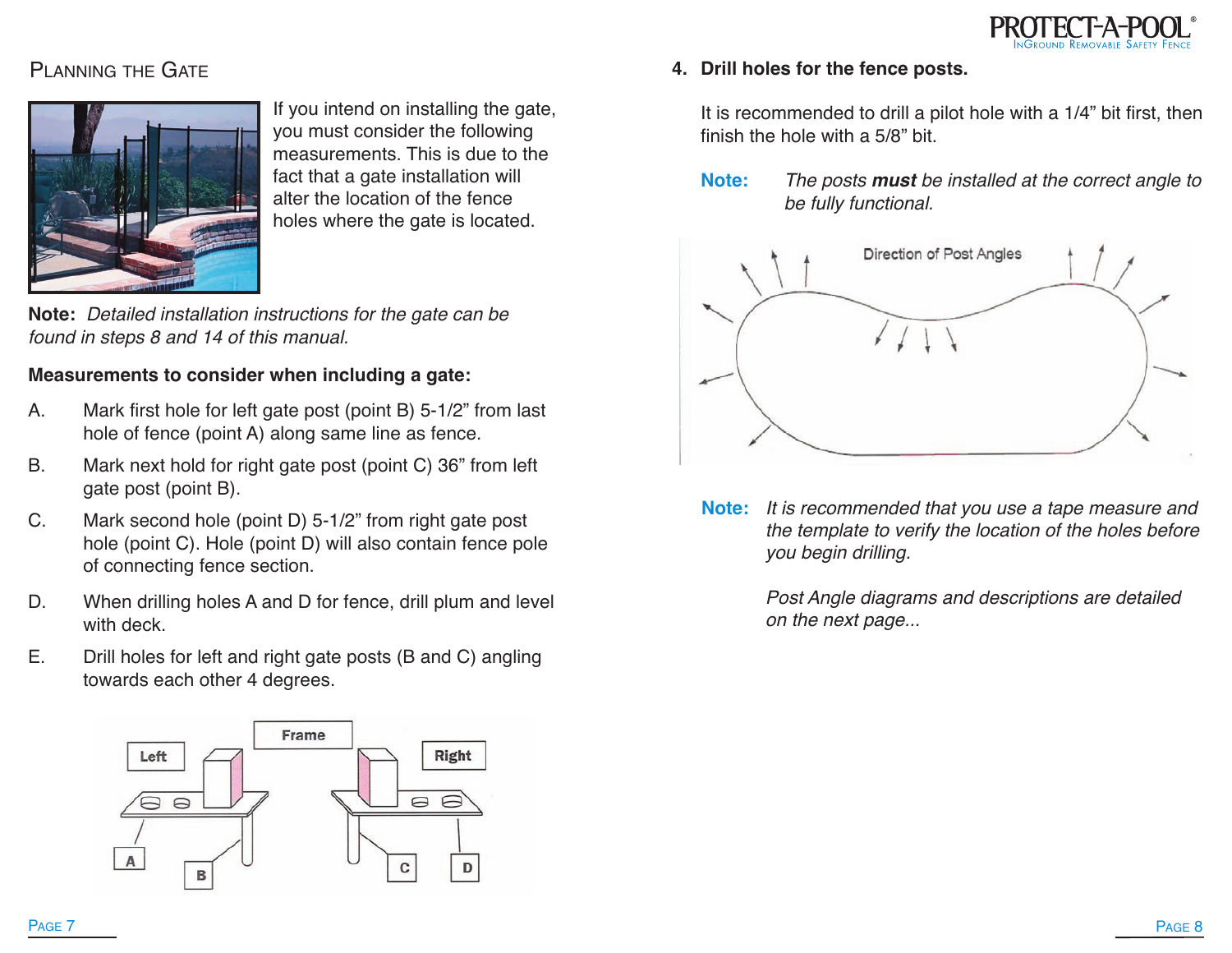

#### POST ANGLES

STEP 4 CONTINUED...

#### **Straight Runs**



Posts for straight runs of fence should be angled at 1/2 degree with the top angled away from the pool.

#### **Outside Curves**



Posts on an outside curve of fence should be angled at 3-5 degrees with the top angled away from the pool.

**Note:** Holes must be marked closer together in this situation to compensate for the fabric wrapping around the post.

#### **Inside Curves**



Posts for an inside curve of fence should be angled at 3-5 with the top angled toward the pool.

**Note:** It is recommended that you use <sup>a</sup> tape measure and the template to verify the location of the holes before you begin drilling.

#### **90 Degree Corners**



**90 degree corners** should use two panels for maximum strength and stability.

This can be done by placing two panels at a right angle and angling the posts away from each other at 5 degrees.

Make any adjustments **before** drilling holes.

**5. Clean any debris out of the drilled post holes; then install the plastic post sleeves and the first panel.**

> **Note:** DO NOT HAMMER THE SLEEVES. If they do not install easily, try drilling the hole again.

**6. Use the two closest holes on the template to mark the distance between the next panels, allowing three inches on center.**



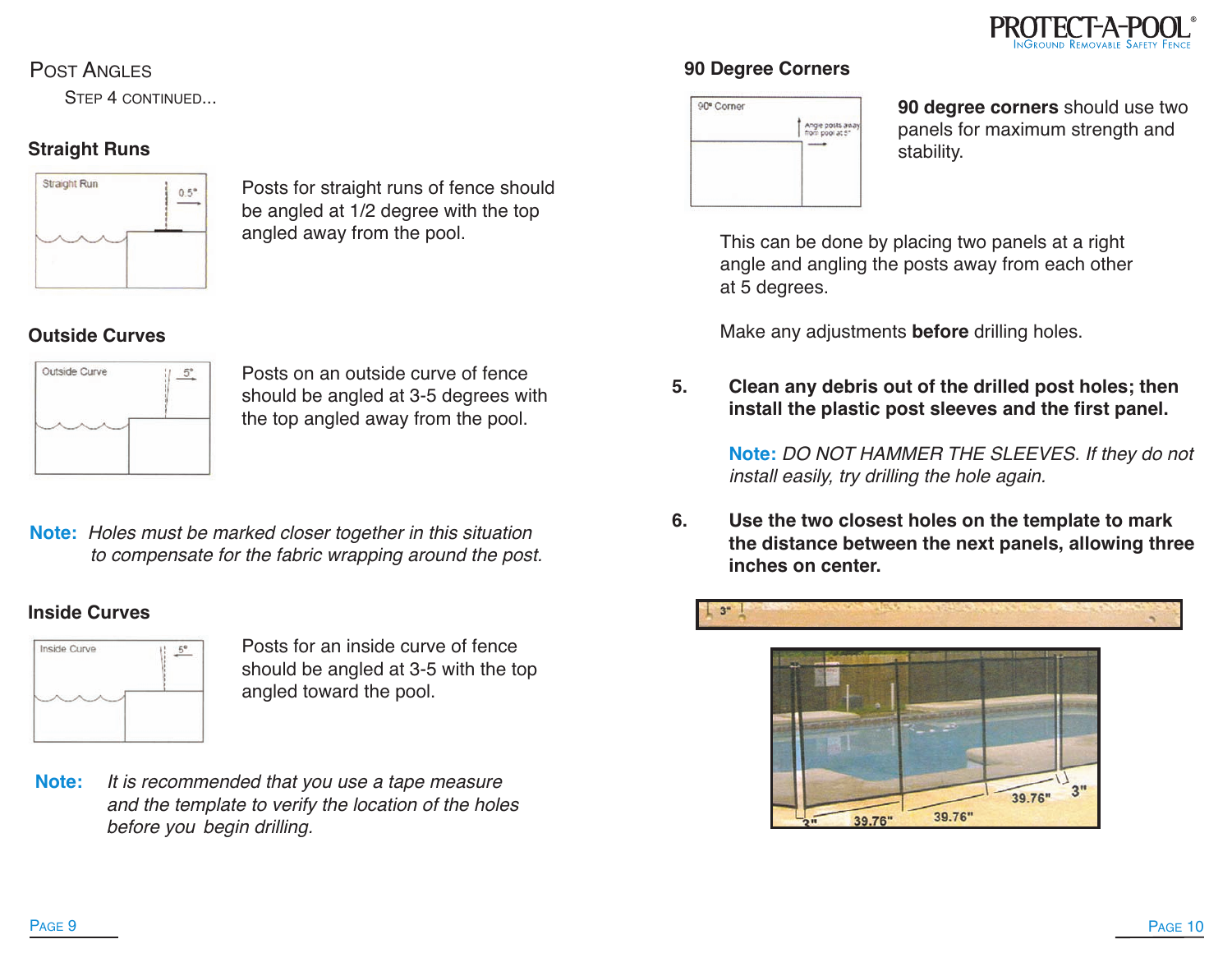

- **7. Repeat steps 3 through 6 up to the location where the gate is to be installed.**
- **8. Drill the holes for the gate.**
	- A. The gate is installed between two sections of fence.
	- B. Gate needs to be installed along a straight run of fencing (not around a curve)
	- C. The gate has been notched by the hinges and can be hung from left or right side, simply by rotating the gate 180 degrees.
	- D. Gate should be hung so material is on the outside of gate, and gate always swings out.
	- E. Gate posts are installed per below illustration



- F. First hole for left gate post is the same as last hole for fence pole ( point A)
- G. Mark first hole for left gate post (point B) 5-1/2" from last hole of fence (point A) along same line as fence.
- H. Mark next hole for right gate post (point C) 36" from left gate post (point B)
- I. Mark second hole (point D) 5-1/2" from right gate post hole (point C). Hole (point D) will also contain fence pole of connecting fence section.
- J. When drilling holes A and D for fence, drill plum and level with deck.

K. Drill holes for left and right gate posts (B and C) angling towards each other 4 degrees.





L. Continuing installing fence, attach fence to sides of gateposts with hook and eyes supplied



**9. Repeat steps 3 through 6 until all holes are drilled and all panels are installed.**

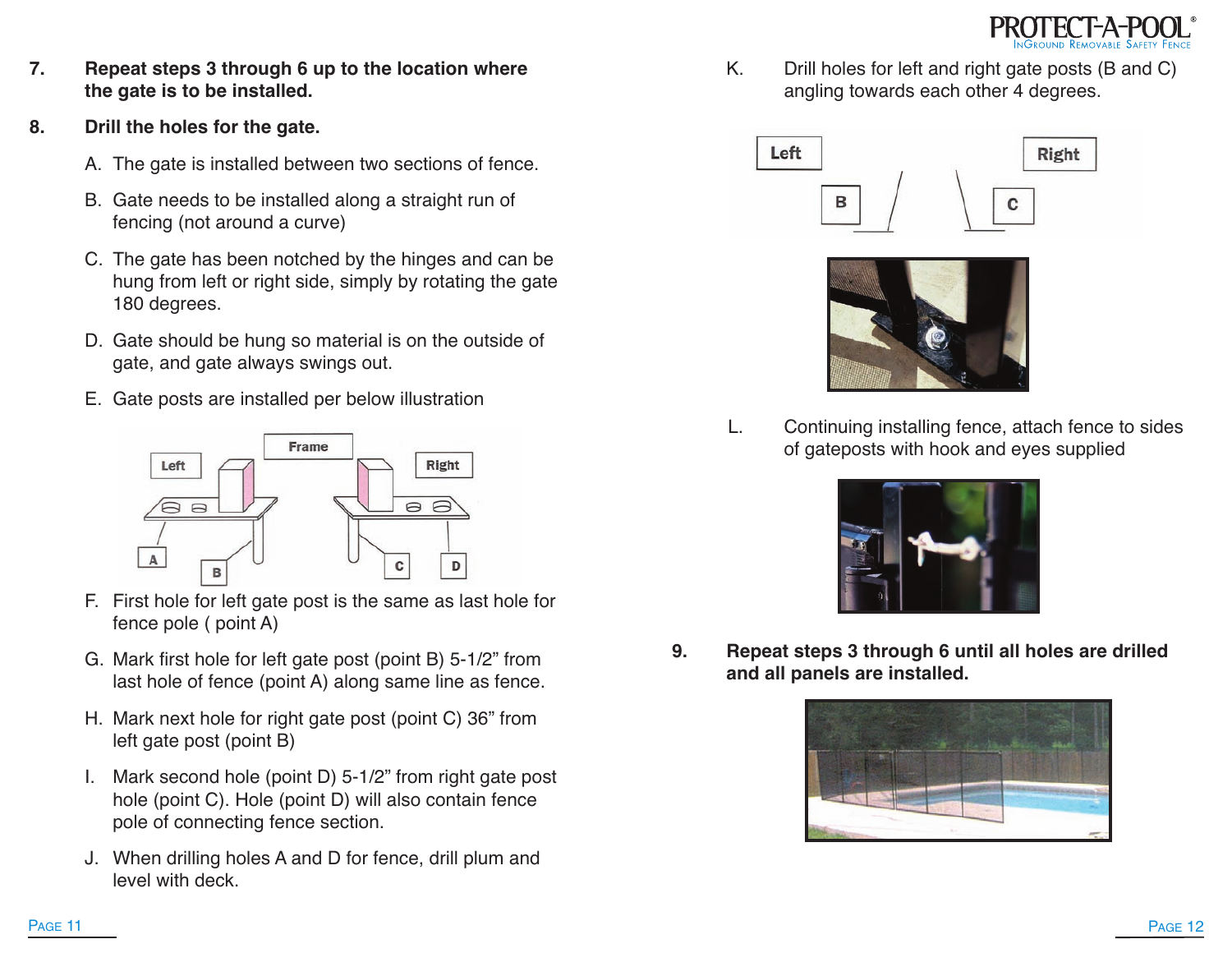

**10. In the event that custom panel sizes are needed, use the following process.**

> **(**It is recommended to locate custom panels at the back of the pool, away from the gates or access points).

- a. Find the desired width.
- b. Cut the fabric of a standard panel to be at least 4" wider than the desired width.
- c. Find an unused post and detach the trim using a screw driver with a 1/4" hex head bit.
- d. Mark the desired width with chalk.
- e. Fold the fabric back leaving it 1/2" longer than marked and fasten it back to the post along the chalk line.
- **Note:** Make sure that the fabric is between the trim and the post.
- f. Once the proper width is achieved, trim off the excess material from the post and melt any frayed edges.



- **11. After all the hole have been drilled and all panels have been installed, attach the safety hooks and eyes.**
	- a. First, remove the top screw with a screwdriver and 1/4" hex head bit.
	- b. Then screw the hook in one hole and the eye in the corresponding hole on the adjacent panel.

The screwdriver can be slipped through the eye and turned for additional leverage during installation .



**Note:** Be sure not to over tighten because eyes will break under too much torque.

**Note:** When the panel attaches to <sup>a</sup> structure it may be necessary to install two hooks on the panel and an eye on the structure.

- **12. Install post caps using an all purpose glue or PVC cement.**
	- a. Place a few drops of glue on the inside of the caps and slide the cap into place on the post.
	- b. When in place twist the caps half a turn to ensure the glue is spread evenly.
- **13. When everything is assembled and the arrangement of the fence is acceptable, remove the panels and the sleeves.**

Use a concrete epoxy to secure the sleeves in the drilled holes.

**Note:** Be sure not to get epoxy inside the sleeves and clean up any excess on the pool deck with acetone.